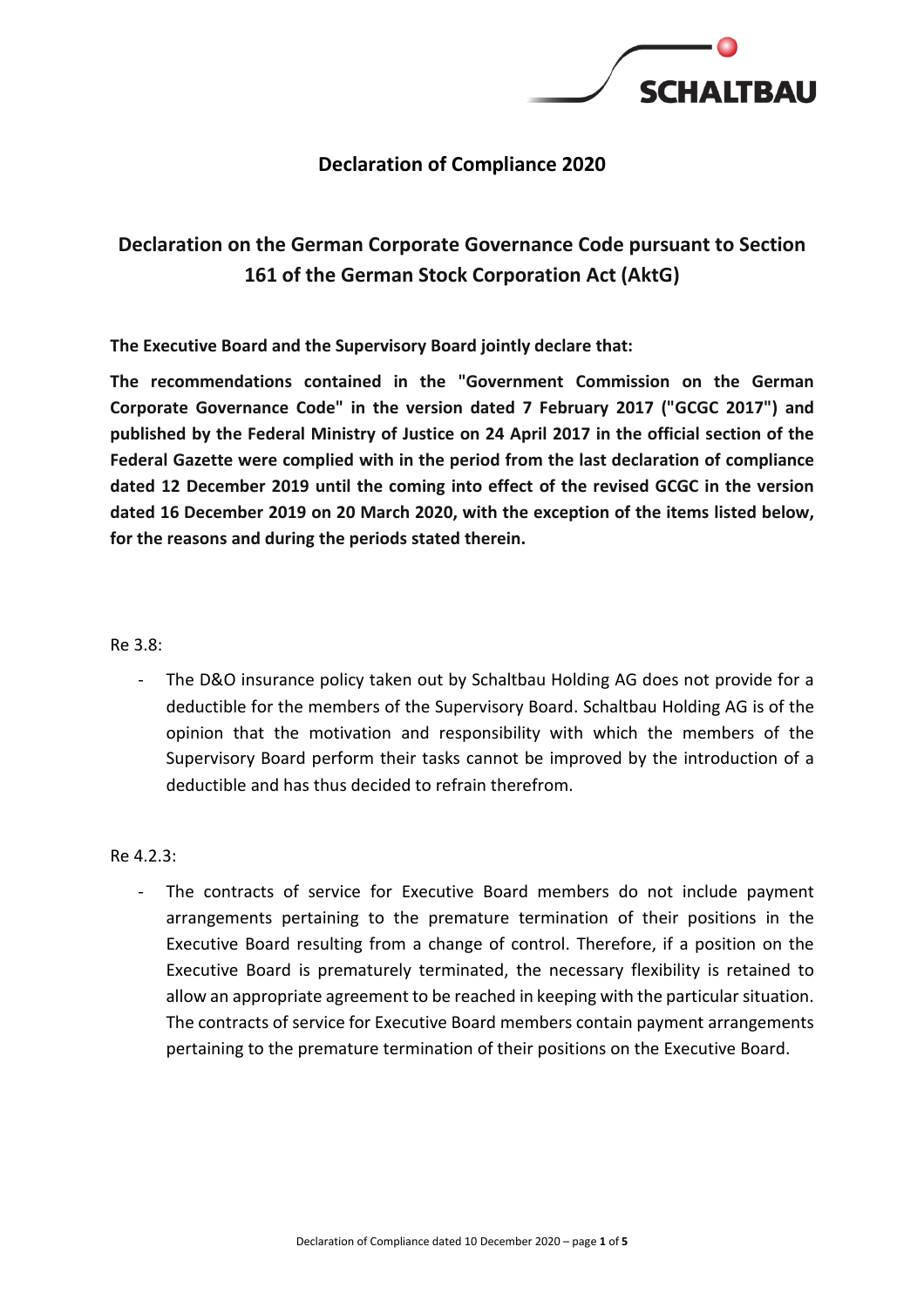

# Re 4.2.4 / 4.2.5:

Based on the resolution taken at the Annual General Meeting on 14 June 2016, the total compensation of each member of the Executive Board will not be disclosed. The resolution applies to the disclosure of the compensation of Executive Board members for the fiscal years 2016 to 2020.

## Re 5.1.2:

- Due to the function of Schaltbau Holding AG as holding company, the number of staff members it employs is limited. For this reason, a long-term succession plan primarily based on the selection of potential internal successors is difficult to implement. In view of the current ages of the Executive Board members and the terms of their appointments, there is currently no age limit in place for Executive Board members.

# Re 5.3.3:

- The Supervisory Board has not formed a Nomination Committee that exclusively consists of shareholder representatives. A Nomination Committee was not appointed, particularly in view of the fact that a consistent flow of all company and other relevant information to all members of a six-person Supervisory Board is eminently achievable. Furthermore, the current practice of preparing personnel decisions to be taken by the Supervisory Board concerning the Executive Board in the Personnel Committee has proven to be efficient.

## Re 5.4.1:

- The provisions set out in articles 8 and 9 of the Articles of Association in their current version govern the composition of the Supervisory Board, the term of office of its members and their resignation from office. In this context, the Supervisory Board ensures that its members have the requisite knowledge, skills and professional experience to perform their duties in a proper manner.
- Despite the Supervisory Board having refrained from setting specific targets for its composition to date, it fundamentally aims to increase the percentage of female members on a sustained basis.
- An age limit and a standard limit for the length of service on the Supervisory Board have not been set to date, asthe Supervisory Board is of the opinion that the individual knowledge and experience of its members is of vital importance for the appointment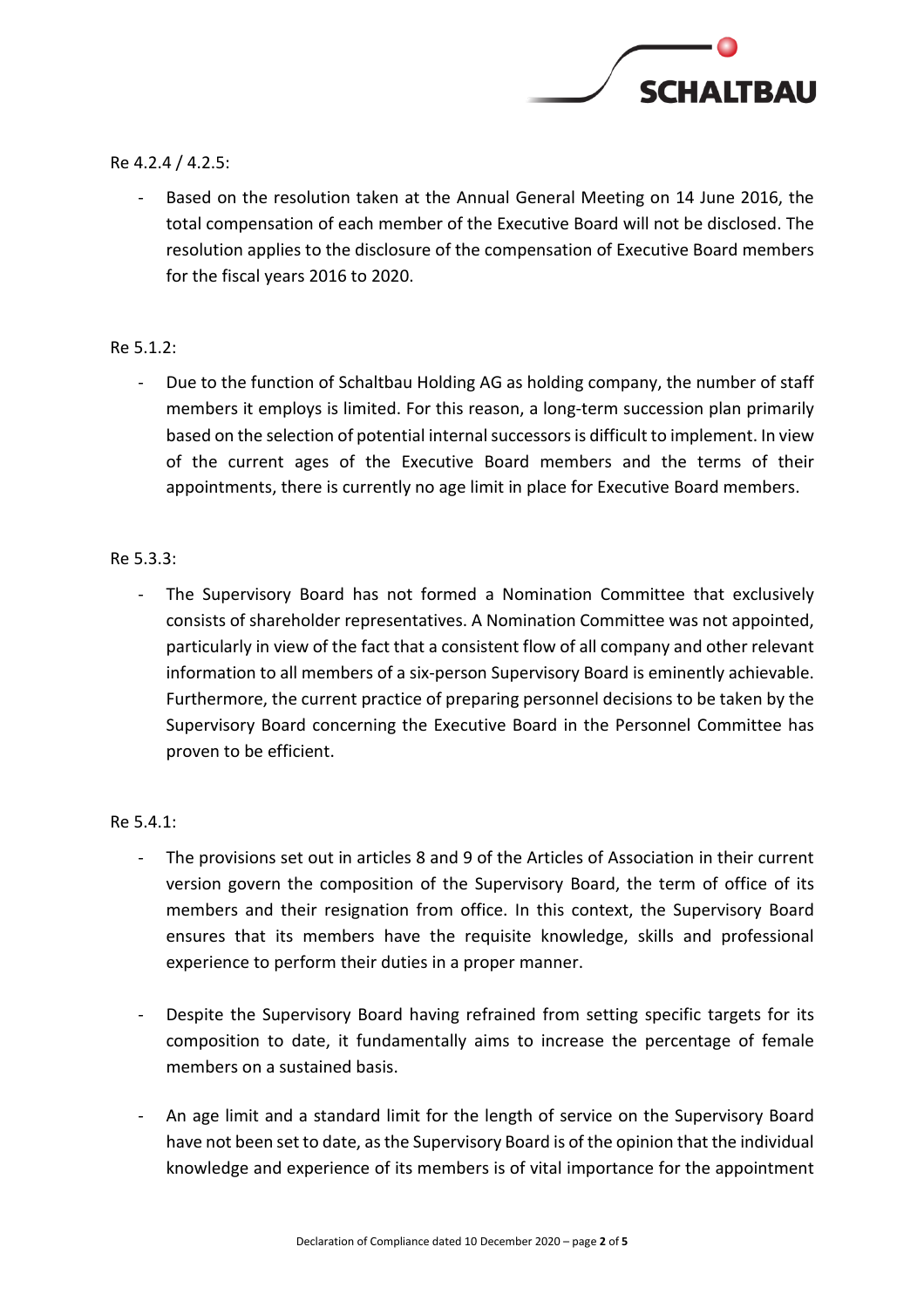

to such a position. If membership were terminated solely on the basis of a fixed age limit, the Company would be deprived of that knowledge and experience without sufficient reason.

- To date, the Company has not published the CVs of the Supervisory Board members on its website and does not provide any information in the Corporate Governance Report on a competence profile for the full Supervisory Board. Furthermore, the Company's Corporate Governance Report does not yet provide information on the appropriate number of independent members in the opinion of the Supervisory Board and the names of these members. The Company considers the information in the notes to the consolidated financial statements on the personal details of its Supervisory Board members, their professional activities and their external mandates to be sufficiently informative.

Re 5.4.6:

- The compensation of Supervisory Board members has not been individually disclosed, asthe compensation structure is already set out in the Articles of Association. The level of compensation is partially dependent on the amount of work performed. Committee memberships are compensated on a fixed basis.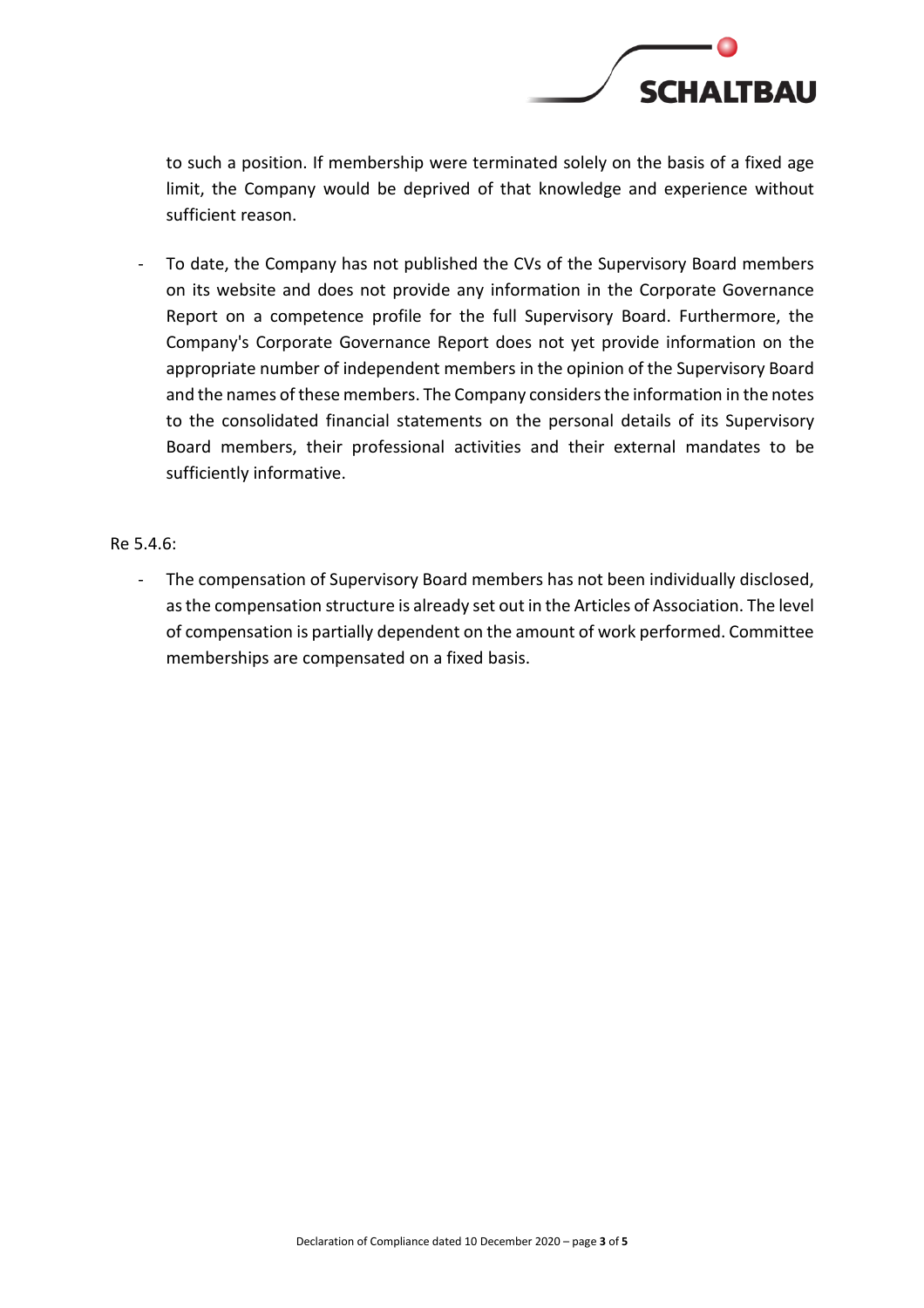

The Executive Board and the Supervisory Board additionally declare that:

The recommendations contained in the "Government Commission on the German Corporate Governance Code" in the version dated 16 December 2019 ("GCGC 2020") and published by the Federal Ministry of Justice on 20 March 2020 in the official section of the Federal Gazette have been complied with since this version of the GCGC came into effect and will continue to be complied with in the future, with the exception of the recommendations listed below, for the reasons and during the periods stated therein.

a) Recommendation B.2 (long-term succession plan)

Due to the function of Schaltbau Holding AG as holding company, the number of staff members it employs is limited. For this reason, a long-term succession plan primarily based on the selection of potential internal successors is difficult to implement.

b) Recommendation B.5 (age limit for Executive Board members)

In view of the current ages of the Executive Board members and the terms of their appointments, there is currently no age limit in place for Executive Board members. It is intended to introduce an age limit of 70 years for the members of the Executive Board in the Articles of Association in 2021.

c) Recommendation D.5 (Nomination Committee)

The Supervisory Board has not formed a Nomination Committee that exclusively consists of shareholder representatives. A Nomination Committee was not appointed, particularly in view of the fact that a consistent flow of all company and other relevant information to all members of a six-person Supervisory Board is eminently achievable. Furthermore, the current practice of preparing personnel decisions to be taken by the Supervisory Board concerning the Executive Board in the Personnel Committee has proven to be efficient.

d) Principle 11 (composition of the Supervisory Board)

The provisions set out in articles 8 and 9 of the Articles of Association in their current version govern the composition of the Supervisory Board, the term of office of its members and their resignation from office. In this context, the Supervisory Board ensures that its members have the requisite knowledge, skills and professional experience to perform their duties in a proper manner.